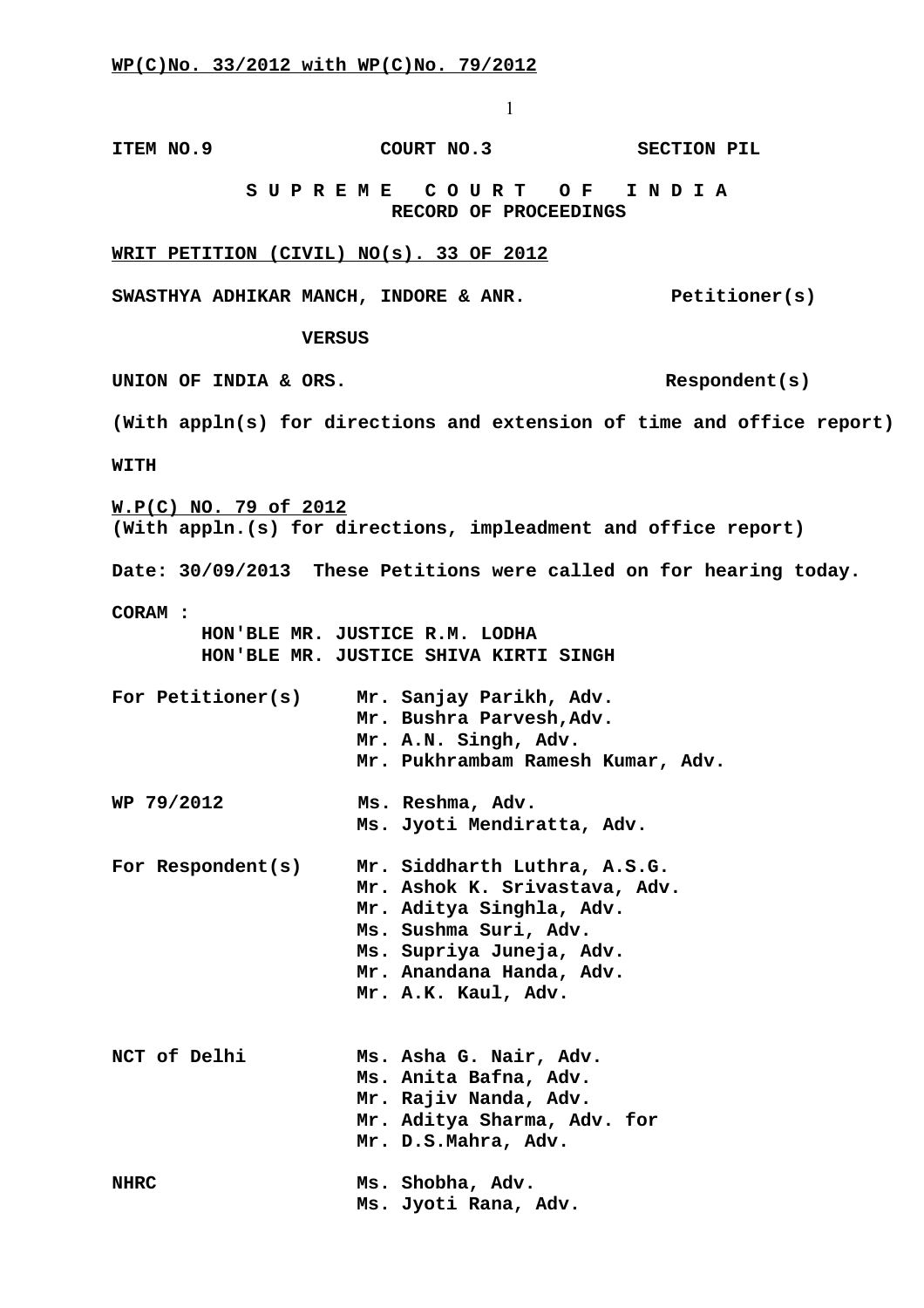| ISCR              | Mr. Manisha Singh, Adv.<br>Mr. Navnit Kumar, Adv.<br>Ms. Aruna Gupta, Adv.<br>Mr. Aalishan Nazvi, Adv.<br>Ms. Manisha Singh, Adv. |
|-------------------|-----------------------------------------------------------------------------------------------------------------------------------|
| Uttrakhand        | Mr. AshutoshKr. Sharma, Adv.<br>Ms. Rachana Srivastava, Adv.                                                                      |
| Jharkhand         | Mr. Anil Kr. Jha, Adv.                                                                                                            |
| Arunachal Pradesh | Mr. Anil Shrivastav, Adv.<br>Mr. Ritu Raj Biswas, Adv.                                                                            |
| Assam             | Mr. Avijit Roy, Adv. for<br>M/s. Corporate Law Group                                                                              |
| Madhya Pradesh    | Mr. C.D. Singh, Adv.                                                                                                              |
| Goa               | Mr. Pratap Venogopal, Adv.<br>Ms. Meenakshi Chauhan, Adv.<br>Mr. Gaurav Nair, Adv. for<br>M/s. K.J. John & Co.                    |
| Himachal Pradesh  | Mr. Varinder Kumar Sharma, Adv.<br>Mr. Suryanarayana Singh, Adv.<br>Ms. Pragati Neekhra, Adv.                                     |
|                   | Ms. A. Subhashini, Adv.                                                                                                           |
|                   | Ms. C.K. Sucharita, Adv.                                                                                                          |
| UT-Chandigarh     | Ms. Vimla Sinha, Adv. for<br>Mr. Gopal Singh, Adv.                                                                                |
|                   | Mr. A.P. Mayee, Adv.<br>Mr. Charudatta Mahindrakar, Adv.                                                                          |
| Manipur           | Mr. Sapam Biswajit Meitei, Adv.<br>Mr. Khwairakpam Nobin Singh, Adv.                                                              |
|                   | Dr. Monika Gusain, Adv.<br>Mr. Abhinav Jain, Adv.                                                                                 |
| <b>MCI</b>        | Mr. Amit Kumar, Adv.<br>Mr. Ankit R., Adv.<br>Mr. Avijit Mani Tripathi, Adv.<br>Mr. Atul Kumar, Adv.                              |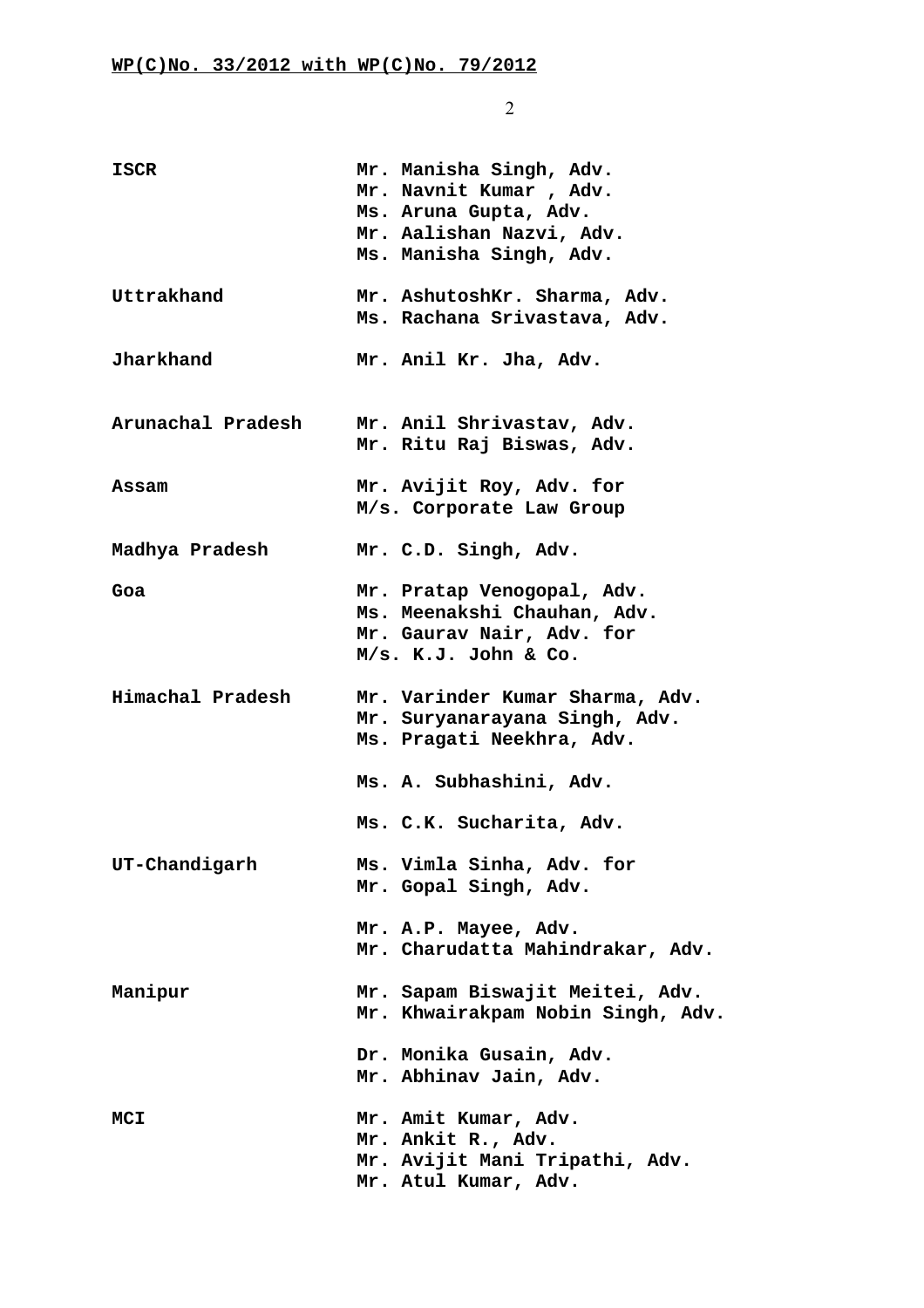| Punjab        | Mr. Kuldip Singh, Adv.<br>Mr. Mohit Mudgil, Adv.                                                                                                                                       |
|---------------|----------------------------------------------------------------------------------------------------------------------------------------------------------------------------------------|
| Mizoram       | Mr. P.V. Yogeswaran, Adv.                                                                                                                                                              |
| Tripura       | Mr. Gopal Singh, Adv.<br>Mr. Ritu Raj Biswas, Adv.                                                                                                                                     |
| Chhattisgarh  | Mr. Atul Jha, Adv.<br>Mr. Sandeep Jha, Adv. for<br>Mr. Dharmendra Kumar Sinha, Adv.                                                                                                    |
| Karnataka     | Mr. V.N. Raghupathy, Adv.                                                                                                                                                              |
| Puducherry    | Mr. V.G. Pragasam, Adv.<br>Mr. S.J. Aristotle, Adv.<br>Mr. Prabu Ramasubramanian, Adv.                                                                                                 |
| Meghalya      | Mr. Ranjan Mukherjee, Adv.<br>Mr. S.C. Ghosh, Adv.<br>Mr. S. Bhowmick, Adv.<br>Mr. R.P. Yadav, Adv.                                                                                    |
| J&K           | Mr. Sunil Fernandes, Adv.<br>Ms. Insha Mir, Adv.<br>Ms. Astha Sharma, Adv.<br>Mr. Raghav Chadha, Adv.                                                                                  |
| Haryana       | Mr. Manjit Singh, A.A.G.<br>Ms. Vivekta Singh, Adv.<br>Mr. Tarjit Singh, Adv.<br>Mr. Vinay Kuhar, Adv.<br>Mr. Raktim Gogoi, Adv.<br>Ms. Monika Gosain, Adv.<br>Ms. Anitha Shenoy, Adv. |
| Bihar         | Mr. Abhinav Mukerji, Adv.<br>Ms. Bihu sharma, Adv.<br>Ms. Tanya Shree, Adv.<br>Ms. Purnima, Adv.                                                                                       |
| Uttar Pradesh | Mr. Shakeel Ahmad Syed, Adv.<br>Mr. Abhisth Kumar, Adv.<br>Ms. Archana Singh, Adv.                                                                                                     |
| Rajasthan     | Mr. Manish Singhvi, A.A.G.                                                                                                                                                             |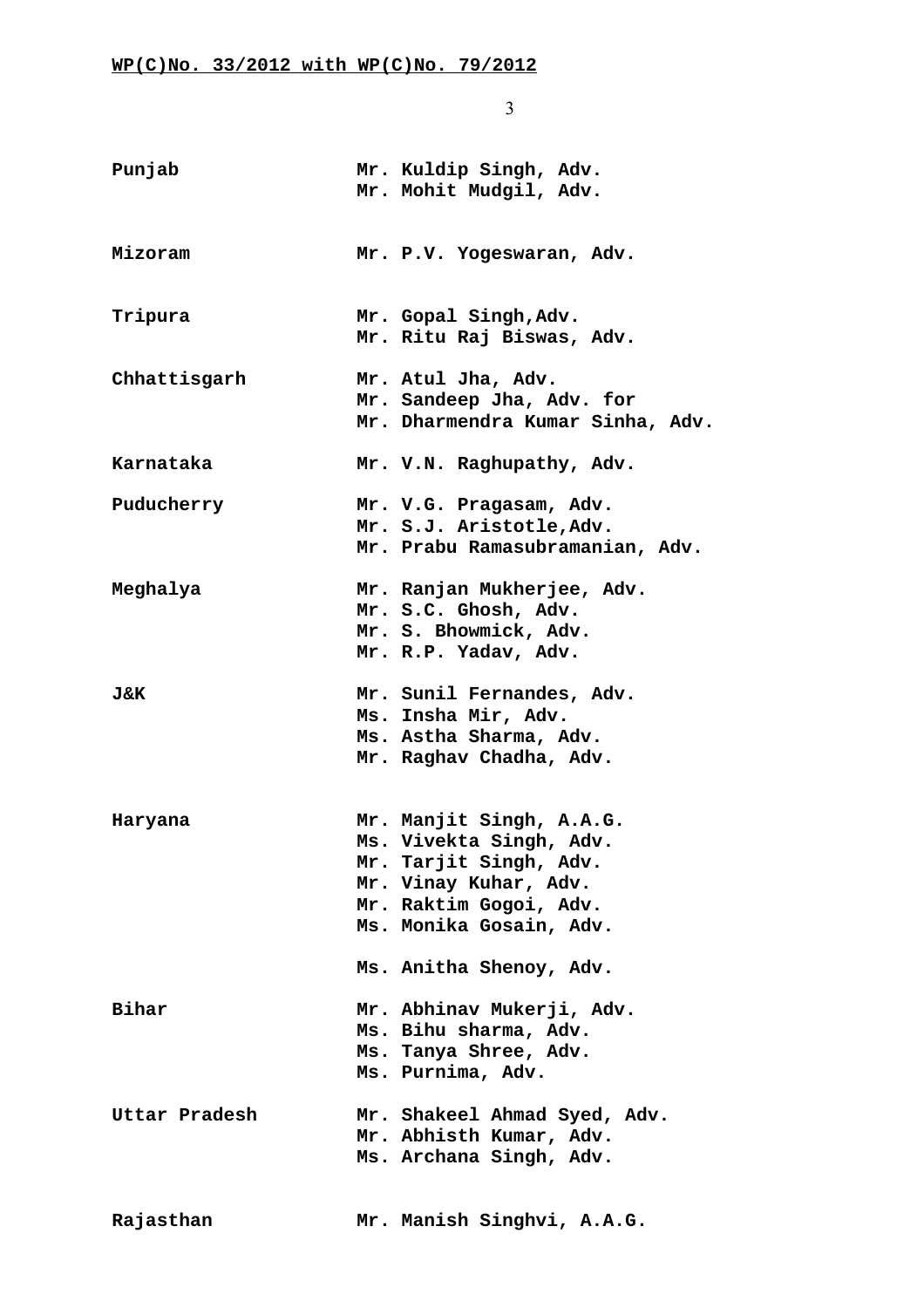|                                     | Mr. Amit Lubhaya, Adv.<br>Mr. Irshad Ahmad, Adv.<br>Ms. Pragati Neekhra, Adv.                                        |
|-------------------------------------|----------------------------------------------------------------------------------------------------------------------|
| Tamil Nadu                          | Mr. R. Rakesh Sharma, Adv.<br>Mr. B. Balaji, Adv.                                                                    |
|                                     | Ms. Aruna Gupta, Adv.                                                                                                |
|                                     | Mr. M.T.George, Adv.                                                                                                 |
| Nagaland                            | Ms. K. Enatoli Sema, Adv.<br>Mr. Amit Kumar Singh, Adv.                                                              |
| Sikkim                              | Mrs. Aruna Mathur, Adv.<br>Mr. Yusuf Khan, Adv.                                                                      |
| West Bengal                         | Mr. Anip Sachthey, Adv.<br>Mr. Mohit Paul, Adv.                                                                      |
| Andaman & Nicobar<br>Administration | Mr. Balasubramaniam, Adv.<br>Mr. K.V. Jagdishvaran, Adv.<br>Ms. G. Indira, Adv.                                      |
|                                     | Ms. Shalini Chandra, Adv.<br>Ms. Swati Chandra, Adv.<br>Mr. Sudanshu Saran, Adv.                                     |
| IA 8                                | Dr. Abhishek Manu Singhvi, Sr. Adv.<br>Mr. Jayant K. Mehta, Adv.<br>Mr. Sukant Vikram, Adv.<br>Mr. Anuj Kapoor, Adv. |
| IA 9                                | Mr. Sushil Kr. Jain, Sr. Adv.<br>Mr. Puneet Jain, Adv.<br>Ms. Pratibha Jain, Adv.                                    |
|                                     | Ms. Sandhya Goswami, Adv.                                                                                            |
|                                     | Ms. Aparna Bhatt, Adv.                                                                                               |
|                                     | UPON hearing counsel the Court made the following<br>ORDER                                                           |
|                                     | On 26.7.2013, Mr. Siddharth Luthra, learned                                                                          |
|                                     | Additional Solicitor General submitted that the                                                                      |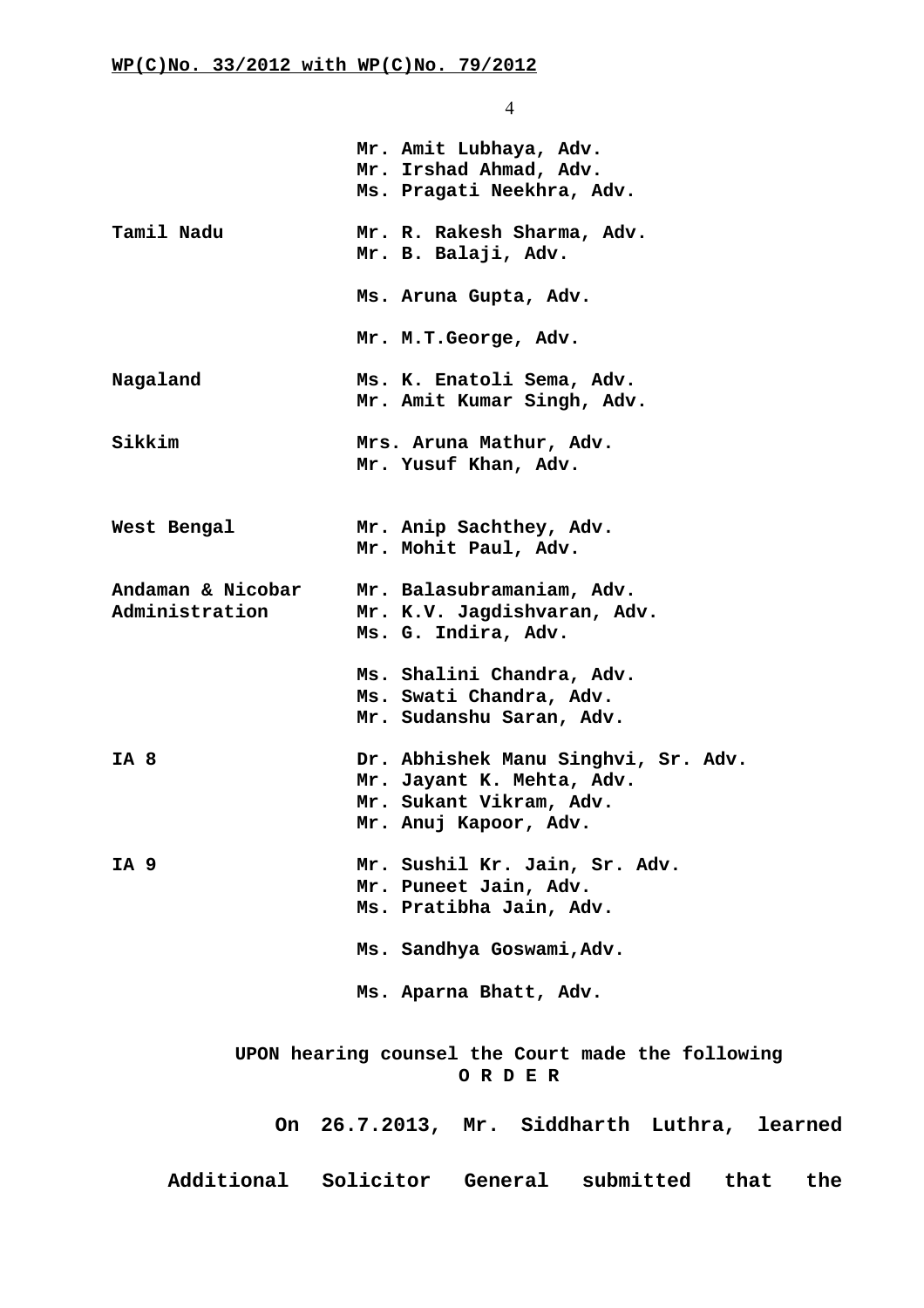**Secretary, Ministry of Health would convene the meeting of the Chief Secretaries/Health Secretaries of the State Governments and the Administrators of the Union Territories to discuss all the facets and aspects concerning the legal framework for strengthening the regulation of clinical trials and other incidental matters.**

**2. In view of the above submission, the matter was adjourned and the Secretary, Ministry of Health was directed to file further affidavit.**

**3. In pursuance of the above order, the additional affidavit has been filed by Mr. Arun Kumar Panda, Joint Secretary, Ministry of Health and Family Welfare, Government of India. It is stated in the said affidavit that the Secretary, Ministry of Health and Family Welfare was to file the affidavit but he had to travel overseas due to official work and was to resume work on 20.9.2013 and, therefore, he has filed the additional affidavit.**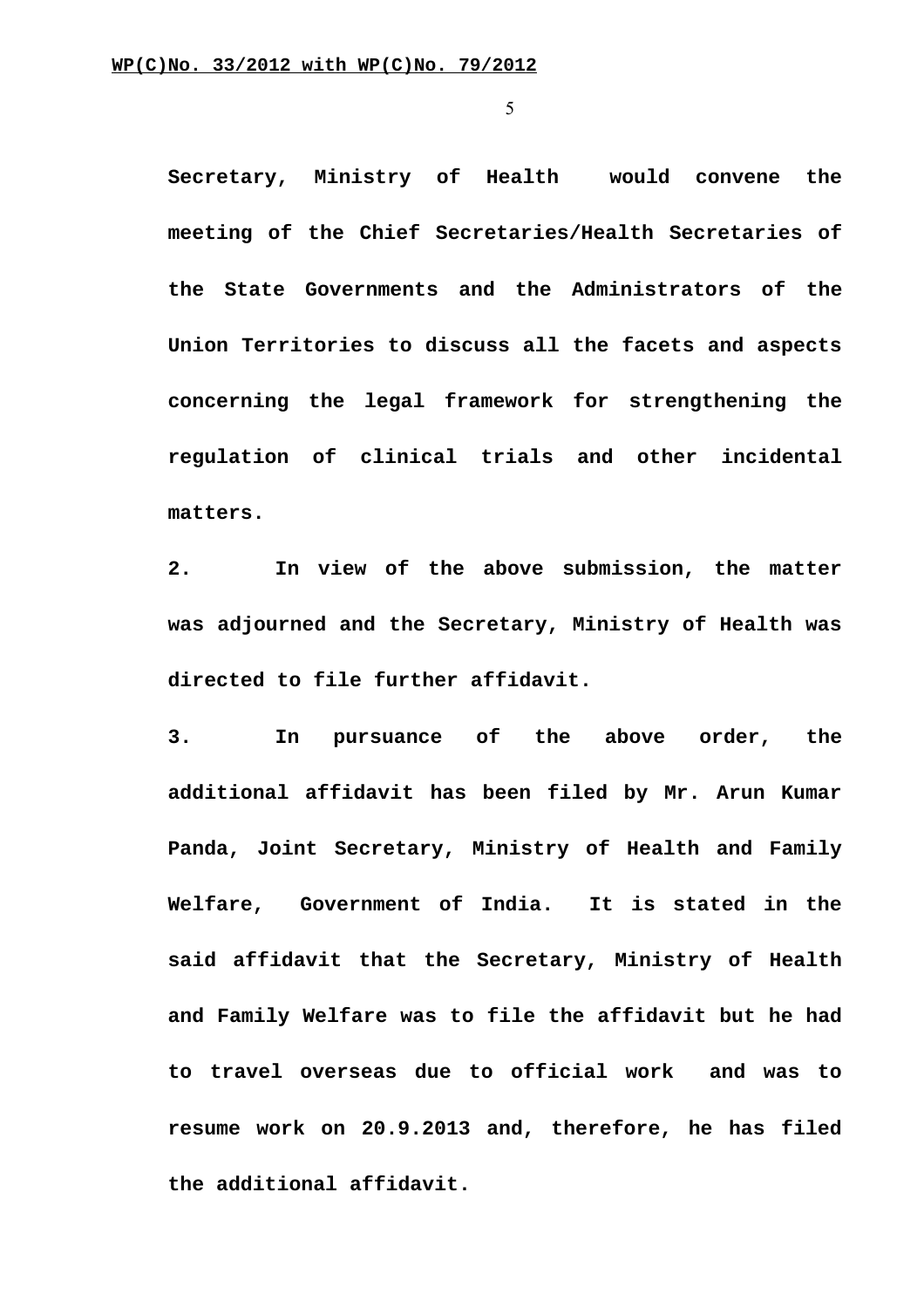**4. In the additional affidavit, it is stated that on 13.8.2013, the meeting of the Chief Secretaries/Health Secretaries of the State Governments and the Administrators of the Union Territories was convened. In that meeting, diverse issues were deliberated. The States also gave their view points. The views expressed by the States of Madhya Pradesh, Rajasthan, West Bengal, Punjab, Andhra Pradesh, Karnataka and Gujarat have been particularly noted in the additional affidavit. Based on the deliberations, the Secretary, Ministry of Health and Family Welfare summed up and made the following observations:**

**A). Even though the concerns have been raised about the conduct of clinical trials in the country, clinical trials are necessary or the development of new drugs in the country. India has the capacity and knowhow for drug discovery research. However, there should be a robust system for conducting clinical trials in the country to ensure that trials are conducted in a scientific and ethical manner and in compliance to the regulatory provisions.**

**B). Restricting clinical trials to Government Hospitals alone would not provide a solution. What is required is a robust system for regulating the conduct of clinical trials in the country.**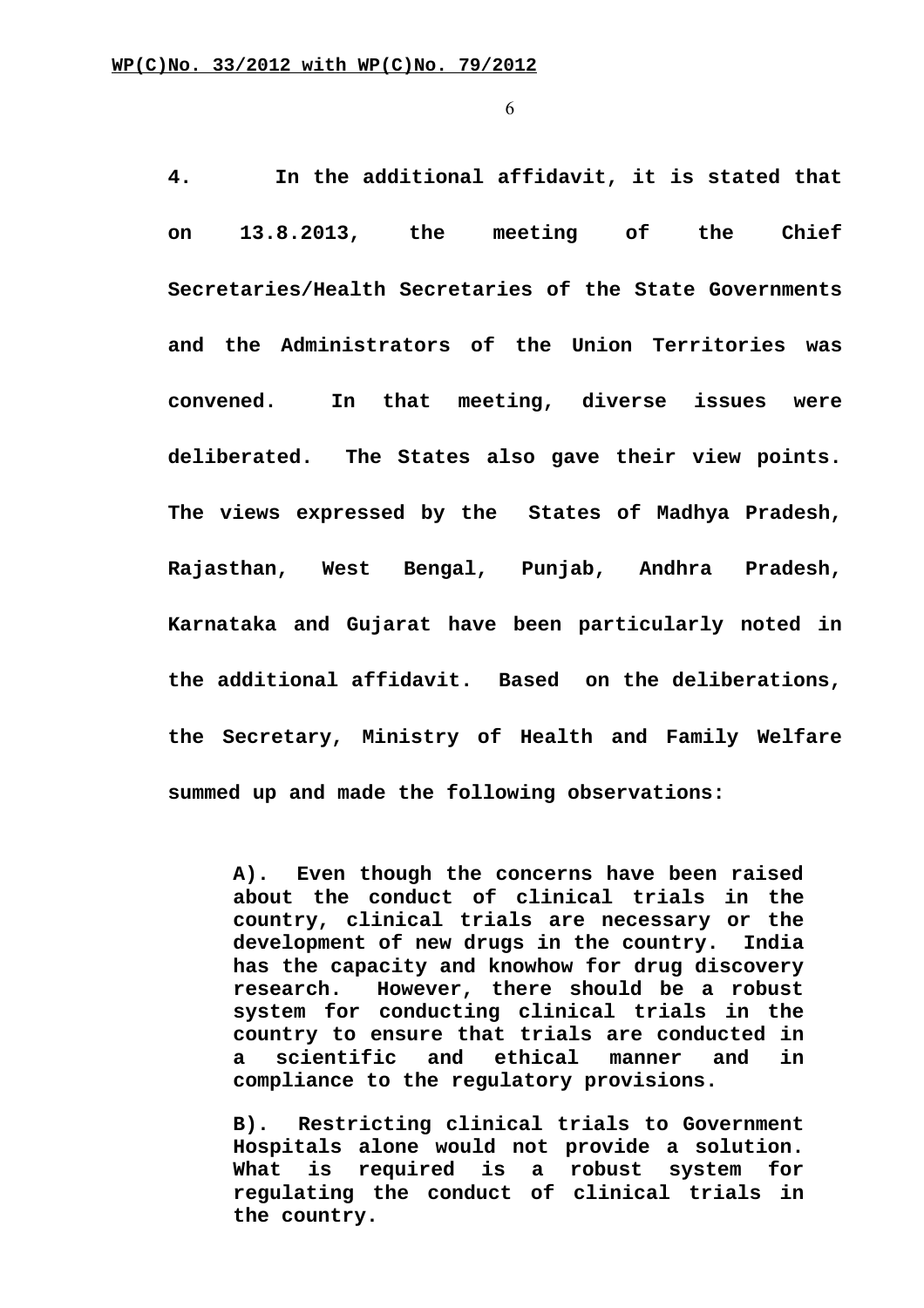**C). The amount of money paid by the sponsor/companies to the investigator for conduct of clinical trial may act as an inducement to the investigator for conducting clinical trials. Sometimes such inducement may lead to bias in enrollment of subjects in the trials.**

**D). Regulatory provisions may be made so that information relating to the amount of money paid by the companies to investigators for conduct of clinical trials is in the knowledge of the regulatory authorities.**

**E). There are some concerns on certain clauses of the amendment of Drugs & Cosmetics Rules made on 30.1.2013 regarding compensation in clinical trials. Some amendments in these clauses may be required.**

**F). A Committee constituted under the chairmanship of Dr. Ranjit Roy Chaudhury for formulating guidelines on clinical trials and new drugs has submitted its report. The report will be helpful in further strengthening of the regulation of clinical trials in the country.**

**G). States' suggestions and views would be considered for further strengthening of the regulation of clinical trial.** 

**5. The additional affidavit also states that suggestions have been received from (i) National Human Rights Commission; (ii) Mr. Sanjay Parikh, advocate for the petitioners; (iii) SAMA Resource Group for Women and Health & Locost Standard Therapeutics and (iv) Indian Society for Clinical Research.**

**6. It is stated in the additional affidavit that**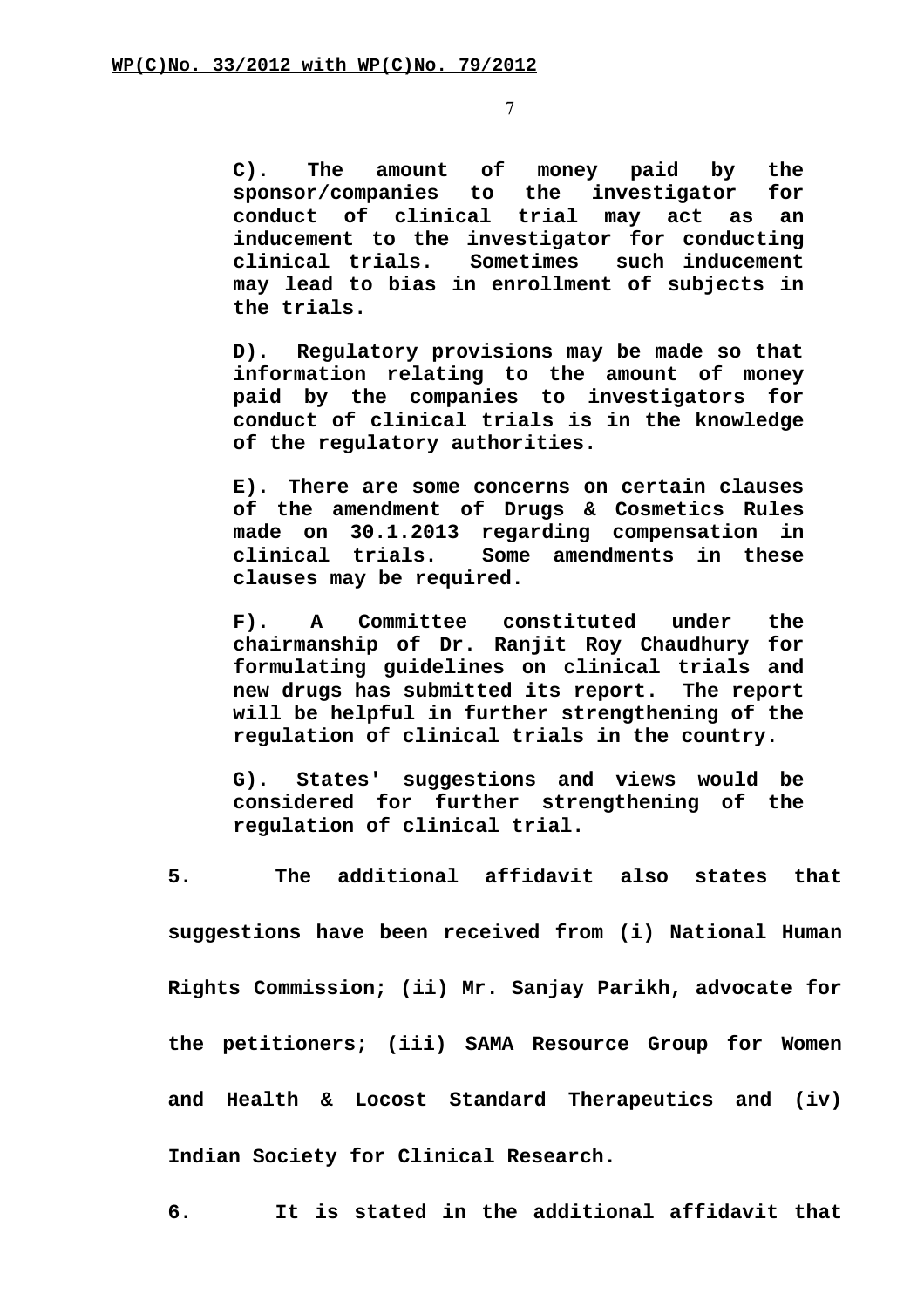**the Government of India had already issued three notifications, (i) G.S.R. 53(E) specifying the procedures for payment of compensation to the subjects of the trial in cases of injury or death; (ii) G.S.R. 63(E) specifying various conditions for conduct and inspection of clinical trials and (iii) G.S.R. 72(E) specifying the detailed guidelines for registration of Ethics Committee.**

**7. The Expert Committee under the chairmanship of Prof. Ranjit Roy Chaudhury to prepare guidelines for approval of clinical trials and new drugs in the country was appointed which has submitted its report on 8.8.2013. It is stated that the said report is under consideration.**

**8. It has been brought to the notice of this Court that the Drugs & Cosmetics (Amendment) Bill, 2013 (for short "Bill") has been introduced in the Parliament on 29.8.2013. The Bill has a separate chapter containing penal provisions for violation and**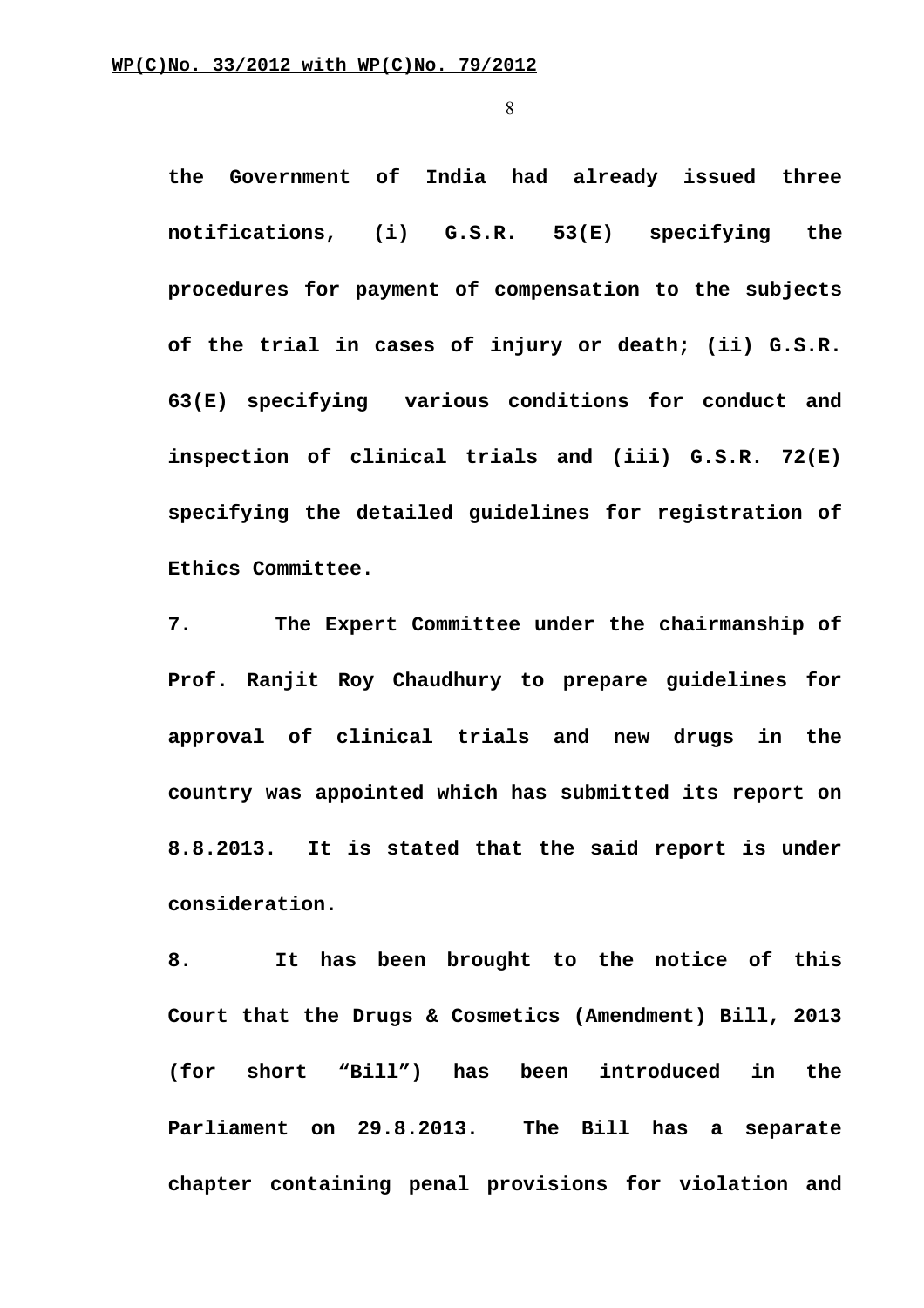**non-compliance of the provisions relating to the conduct of the clinical trials.**

**09. It is further stated in the additional affidavit that 577 clinical trial sites have been inspected and notices have been issued to the investigators/sponsors/ethics committees seeking clarifications in 235 cases.**

**10. In light of the order passed by this Court on 3.1.2013 that until further orders the clinical trials of new chemical entity shall be conducted strictly in accord with the procedure prescribed in Schedule 'Y' of Drugs & Cosmetics Act, 1940 under the direct supervision of the Secretary, Ministry of Health & Family Welfare, Government of India, it is stated that a system of supervision of clinical trials of new chemical entities by constituting Apex Committee and Technical Committee has been put in place.**

**11. Giving factual details, it is stated that till 31.8.2013, 12 New Drugs Advisory Committees (NDACs)**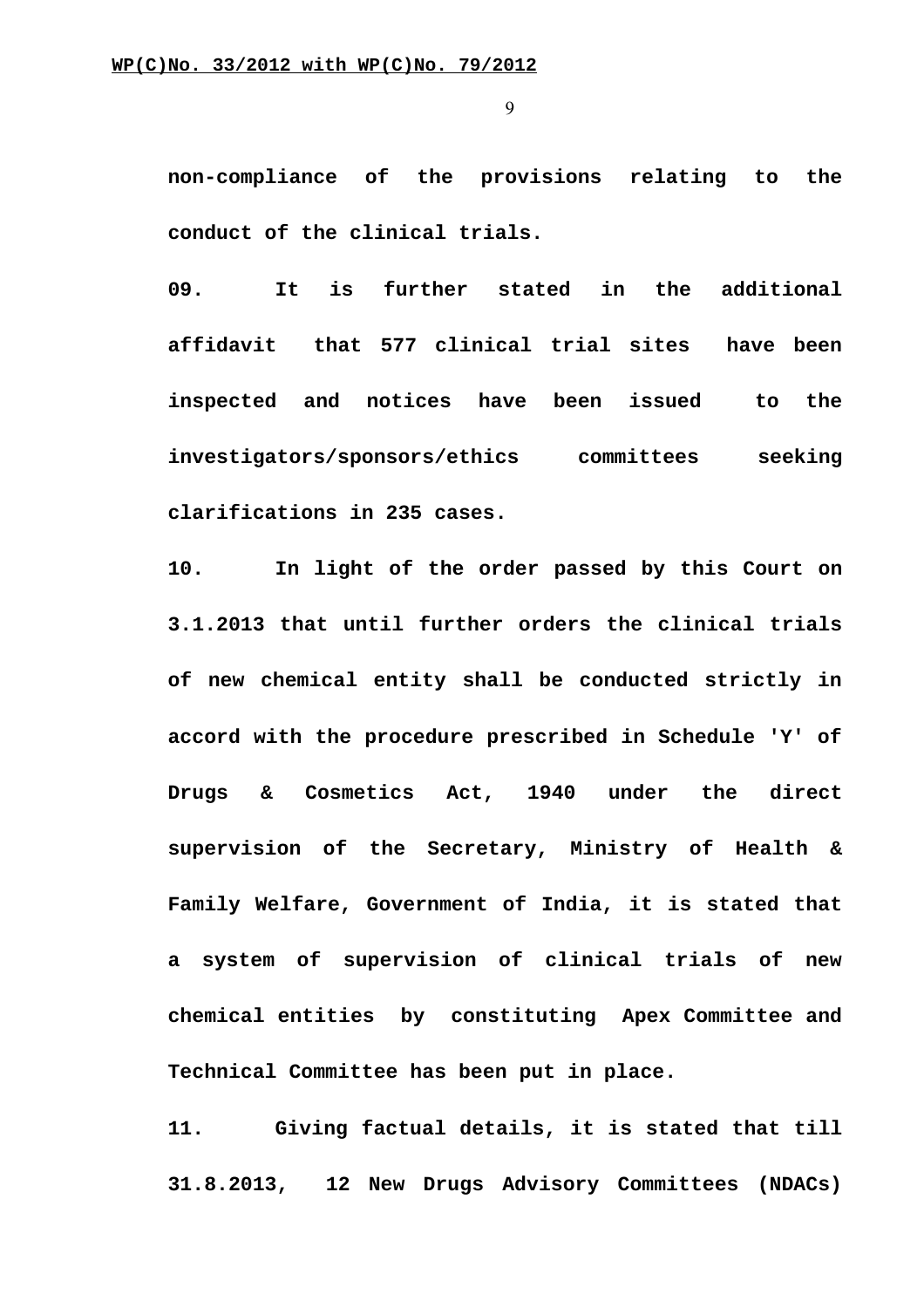**have met 78 times wherein a total number of 1122 applications for approval of clinical trials, new drugs and fixed dose combinations were evaluated. Out of these 1122 applications, 331 were related to approval of Global Clinical Trial (GCT) including clinical trials of new chemical entities. Of these 331 GCT applications, NDACs after deliberations have recommended for approval of 285 applications. For 46 applications, no recommendation has been made. Out of above 285 applications so far, DCG (I) has given approval to conduct clinical trials in 162 cases.**

**12. With regard to conduct of clinical trials in respect of 162 cases for which approval has been given by DCG (I), we keep the matter for consideration after two weeks to enable the Additional Solicitor General to place on record the report of Prof. Ranjit Roy Chaudhury and also the details of the existing regime which ensures the safety to the subjects of clinical trials and avoid any serious adverse event by such**